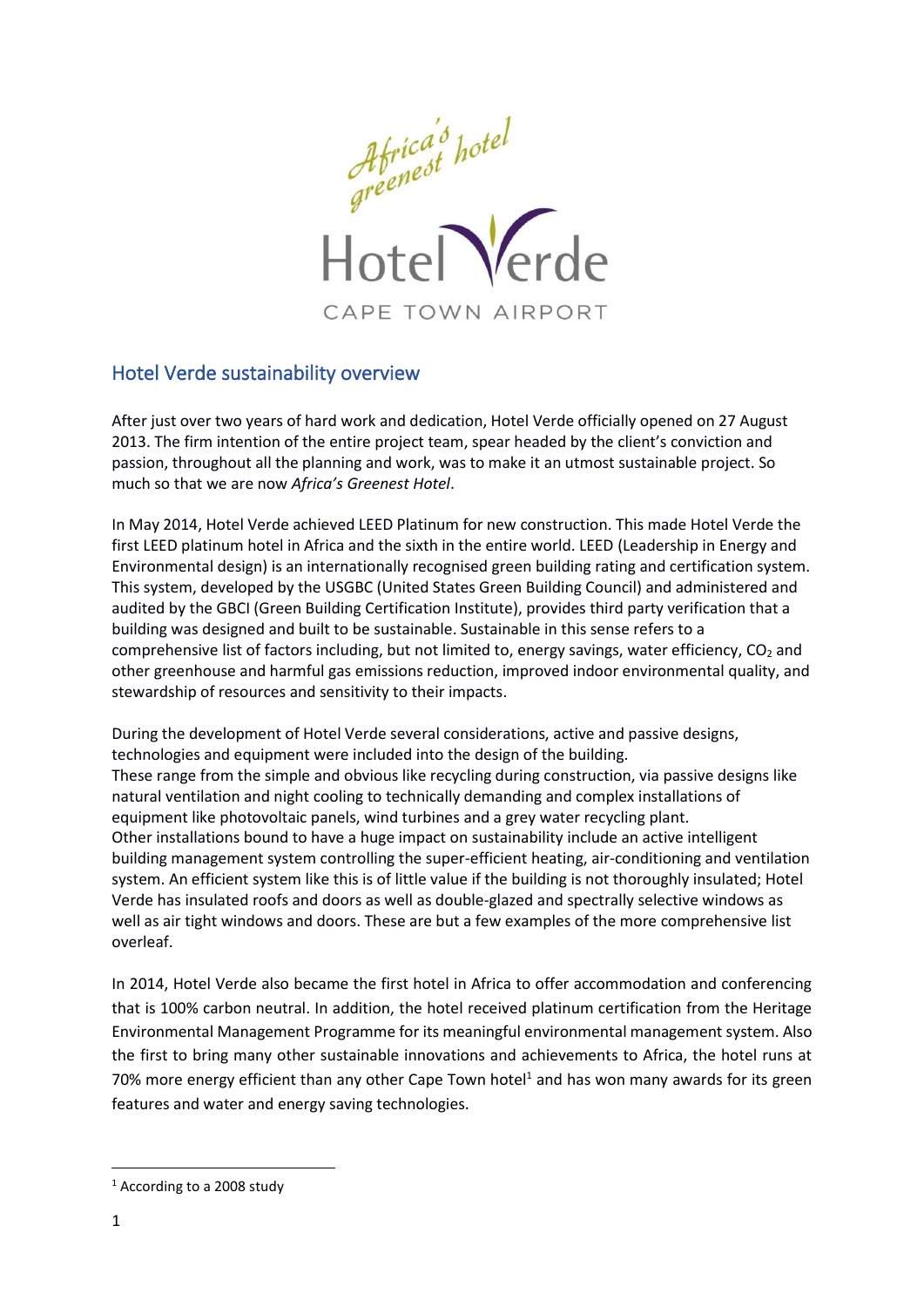Hotel Verde's Awards:

- Save, the Energy Efficiency Forum for Commercial Buildings Winner 2013
- South Africa Business Premier Awards Finalist and winner of the Green Award 2014
- Eco-Logic Awards (by Enviropaedia) Water Category, Winner 2013
- Internorga Trendsetter Category, Winner 2014
- Sanea Energy Awards Energy Project Category, Winner 2014
- Eco-Logic Awards (by Enviropaedia) Energy Saving Category, Winner 2014
- Lilizela Tourism Award 2014
- WTM 2014 (World Tourism Market), Responsible Tourism Awards, Winner for Best City Hotel, 2014
- Trip advisor Traveller's choice award (top 1% of hotels on Trip Advisor)  $\Delta \phi$

The owners have been committed to operating the hotel in a sustainable fashion right from the start. With this commitment having been made so early on it has allowed the operational structure to be thoroughly planned and the design of the building and its systems optimised to facilitate this. This will be substantiated by the project pursuing LEED for Existing Buildings and Green Star for Existing Building Performance.

With Ecolution Consulting, our dedicated sustainability consultants, who partnered with Ecocentric on the LEED certification and all other professionals convinced and passionate about this drive it was inevitable that the goal of becoming *Africa's greenest hotel* would be achieved*.*

Approximately R20m additional capital expenditure (represents 14.5% of the development budget) was incurred for the sustainability interventions throughout the design and construction phase including all technical equipment/systems that would not be found in a standard (read non green) comparable hotel.

Payback calculations for the entire additional capex is difficult as there are many difficult to quantify benefits (over and above the easier energy, water and sewer bill savings) such as: 1. waste bill reduction; 2. reduced absenteeism; 3. increased productivity; 4. Increased room bill (as well as restaurant, meeting room and bar prices); 5. significantly increased PR exposure and free marketing in various forms of media (in excess of R7.5million average exposure value in the first 4 months since August 2013, official opening month of Hotel Verde and an average of R30 million to date). Some interventions such as the wind turbines are not simply a business decision. In this case, their payback period based purely on energy savings is in the region of 18 years. However, by being right in front of the reception they make a bold statement that Hotel Verde is a green hotel; they state that Hotel Verde supports the wind power industry and believes that it (at a larger scale) is part of the solution to our national (and global) energy crisis and the wind turbine masts also hold up the tensile tent porte - cochère, thus avoiding the need for additional masts.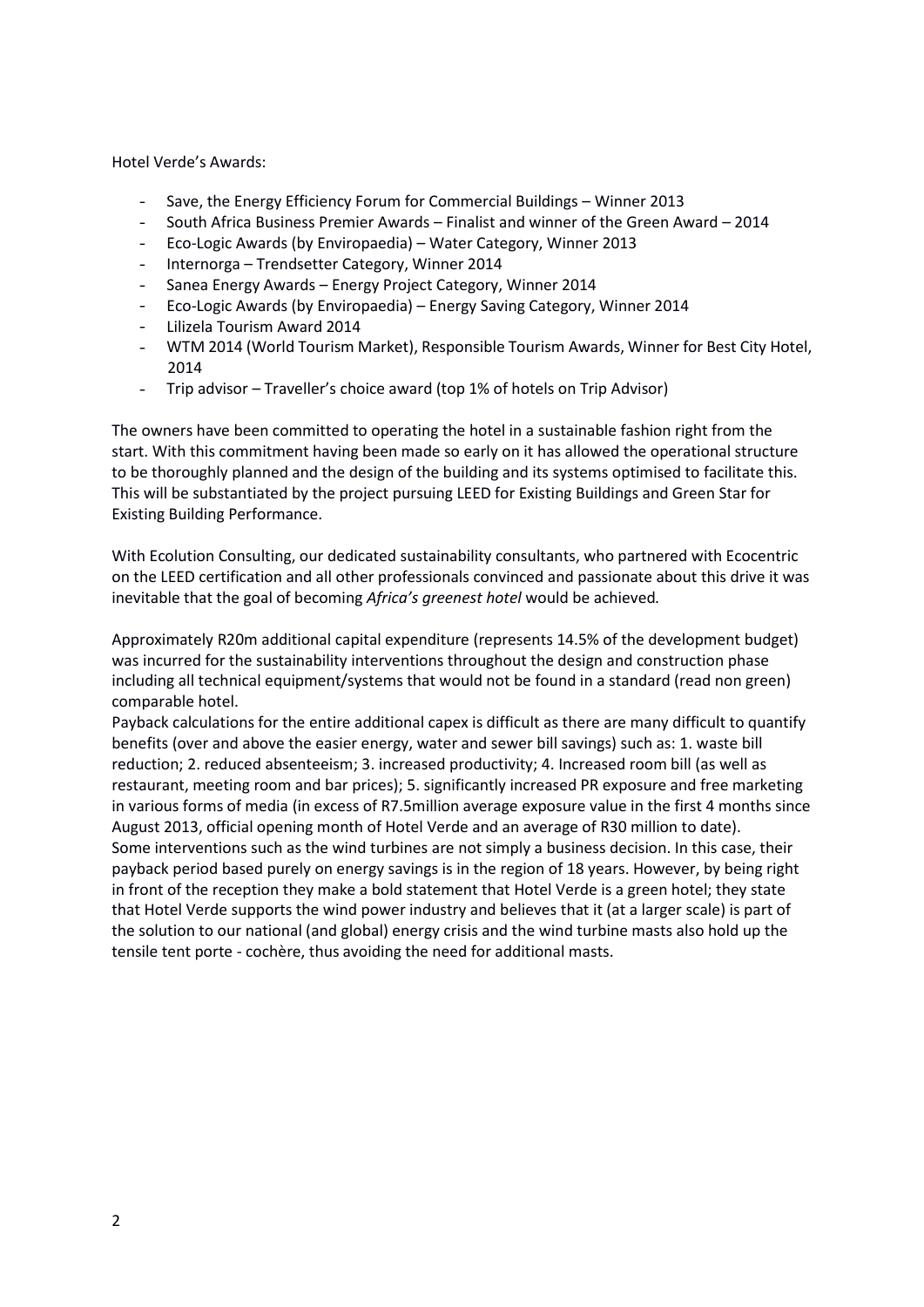# Design & Construction

## Building practices and passive design

## *Waste Management*

- o Waste reduction
- o Recycling
- o Re-use
- o Hazardous material reduction (Portland cement, Volatile Organic Compounds)

## *Responsible Stewardship of Materials and Resources*

- o Dematerialisation
	- Use of Cobiax void formers in concrete slabs
- $\circ$  Eco friendly or rapidly renewable materials and products as far as available and feasible, for example:
	- carpets
	- paints
	- counter tops
	- wooden doors
	- plaster
	- decorations
- o 50% of construction materials sourced locally to reduce transport

## *Energy Efficiency in Passive Building Design*

- o Thermally (and acoustically) well insulated structure and services
	- double glazed windows
	- spectrally selective windows
	- insulated roof
	- roof has high SRI (Solar Reflectance Index)
	- insulated ductwork and piping
- o Airtight windows, doors, entrances to minimise losses of conditioned air
- o Northern facing windows shaded by photovoltaic panels
- o Natural ventilation in strategic areas
- o Utilising indirect sunlight for lighting, esp. for corridors, lobby and other general areas
- o Utilising light interior colours to increase light penetration
- o Skylight for natural lighting
- o Green Roof
	- Provides improved insulation
	- Reduced heat island effect
- o Living wall
- o Tiered building for sectional occupation for complete shutdown of unused tiers
- o Strategic filling of more efficient rooms

## *Water Conservation in Passive Building Design*

- o Low-flow fittings
- o Dual flush toilets
- o Waterless urinals
- o 'Drip' irrigation systems
- o Only selected rooms have baths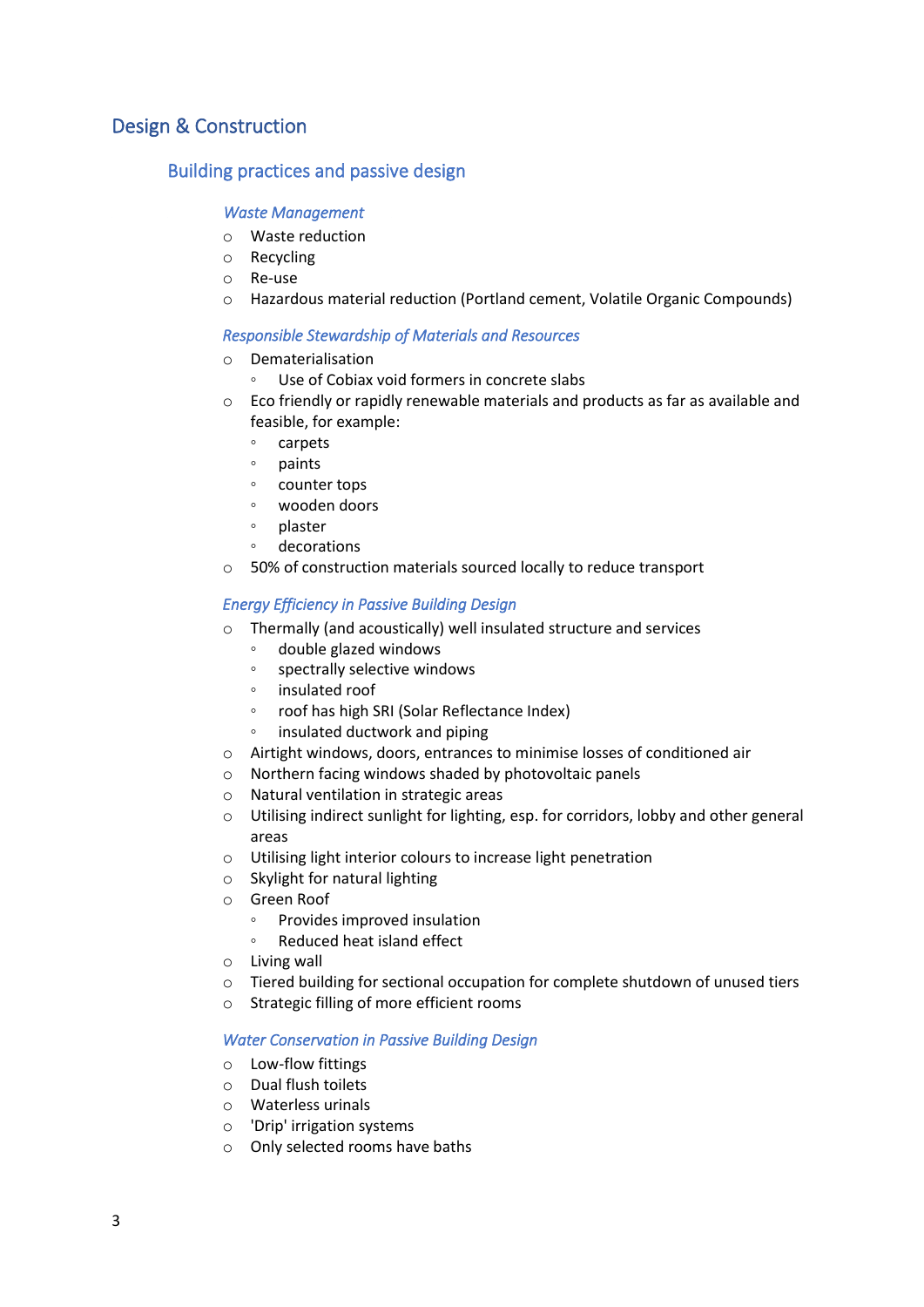# Active systems / technical installations

## *Renewable Energy and Energy Generation*

- o Three vertical-axis wind turbines
- o Photovoltaic panels on North facing roof and façade
- o Energy generating gym equipment
- o Elevators with regenerative braking

## *Energy Efficiency in active systems / technical installations*

- o Intelligent Building Management System to actively and continuously optimise efficiency and autonomously report malfunctions or inefficiently running equipment
- o Energy efficient and intelligent Heating Ventilation and Air-Conditioning system using geothermal ground loops coupled to heat pumps for central heating/cooling and domestic water
	- Utilising geothermal ground loop technology
	- Utilising heat pump technology
	- Strategic zoning and placing of thermostats
	- Public area demand control ventilation
	- Occupancy controlled ventilation
	- Carbon monoxide monitoring activating additional ventilation in basement only when necessary
- o Energy and/or water efficient equipment Energy Star certified
	- Washing machines which utilise the rinsing water of the last rinse to prerinse the next load
	- Dishwashers
	- Lighting (Low voltage bulbs and/or LED lights)
	- Personal Computers
	- Printers
	- Screens
- o Motion/Occupancy controlled lighting in e.g. corridors and bathrooms
- o Main power isolation switch to each bedroom, office and meeting room
- o Demand controlled ventilation to bedrooms

## *Water Conservation in active systems / technical installations*

- o Grey water recycling plant (from baths and showers)
- To be used for:
	- Toilet flushing
- o Rain water and subsoil drainage water harvesting
- To be used for:
	- Irrigation
	- Car washing
	- Hardscape cleaning
	- Aquaponics units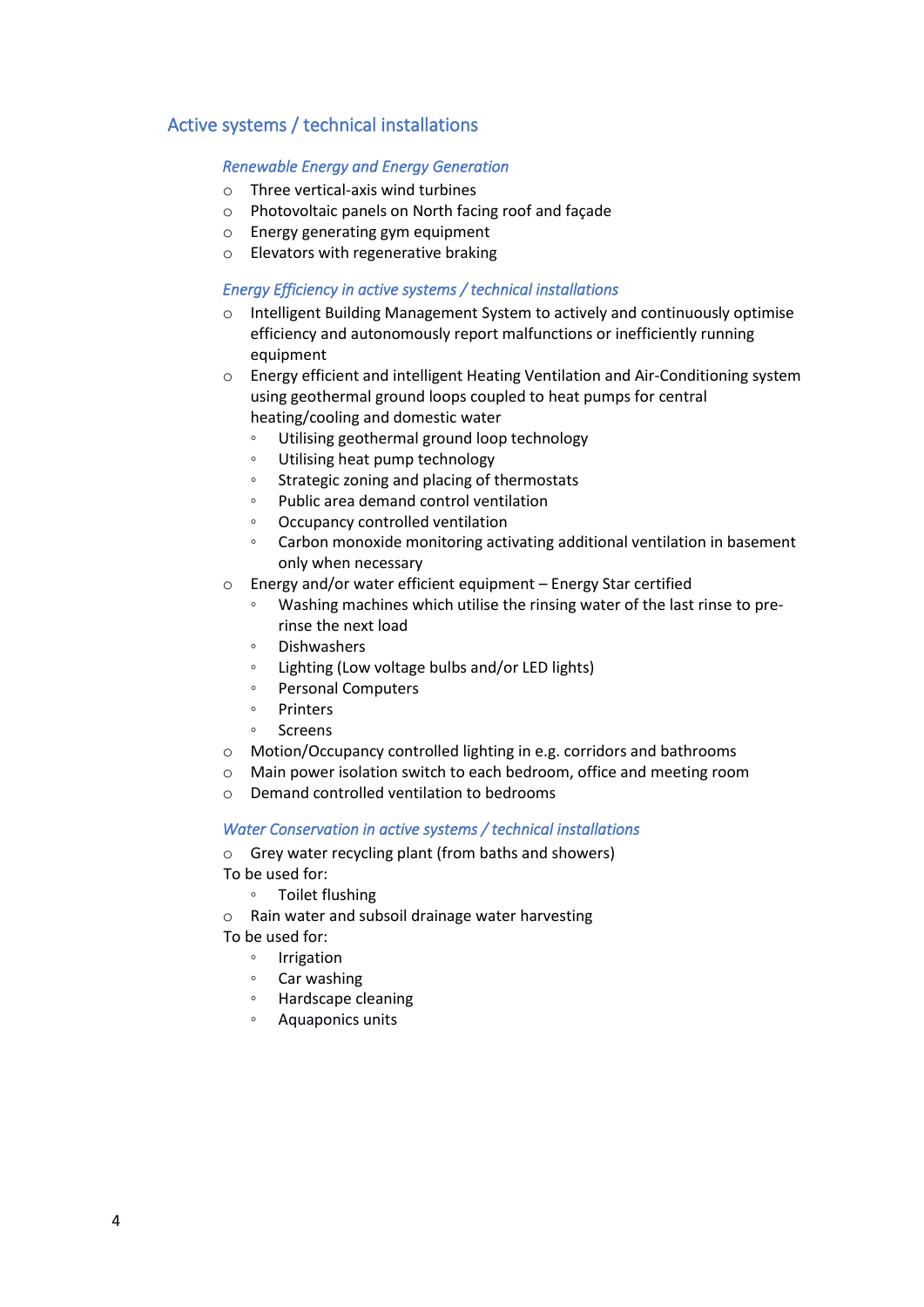# Operating Practises

## *Waste Management*

- o Recycling
- o Composting
	- Vermicomposting
	- Bokashi Composting

## *Responsible Use of Resources*

- o Use of eco-friendly or recycled products sourced mainly locally
	- Eco- friendly soap, dishwashing powder, washing detergents, cleaning agents
- o Utilise organic and sustainably cultivated or bred ingredients in our kitchen
- o In-house water filtering and bottling
- o Small urban farming setup/ vertical garden (Aquaponics)
- o Operational Materials Management Plan (OMMP)

## *Carbon Offsetting*

- o The already reduced carbon footprint of every guest stay and/or conference venue use is offset through the responsible purchase of carbon credits
- o Guests and conference delegates are issued with an accredited certificate to prove that their experience at Hotel Verde was carbon neutral which they can use in their own business records
- $\circ$  The already reduced carbon footprint of the hotel is calculate on an annual basis according to the Greenhouse Gas Protocol (GHG Protocol) and offset through the responsible purchase of carbon credits making Hotel Verde carbon neutral

## *[Social Responsibility and Awareness](#page-16-0)*

- o Guest involvement
	- Guests educated through interactive screens and awareness posters
	- Guests encouraged to minimise paper usage (electronic invoices, etc.)
- o Guests incentivised to:
	- Re-use towels
	- Minimise air-conditioning usage
	- Use bicycles in gym which feed power into building
	- Jog around on eco-trail
	- Cycle to the hotel
	- Arrive with public transport
	- Arrive with a low emitting/ fuel efficient vehicle
- o Green channel on in-house TV
- o Weekly 'earth-hour' where non critical equipment and lights are switched off for one hour
- o Local community involvement and social upliftment schemes
	- Display & sell local arts and crafts

## *[In-house Lifestyle Changes](#page-17-0)*

- o On-going staff training and education
- o Staff incentivised to recycle by using recycling rebates for staff functions
- o Paperless office operation as far as possible
- o Green team / environmental committee
- o Staff participation in waste sorting
- o Reducing wastage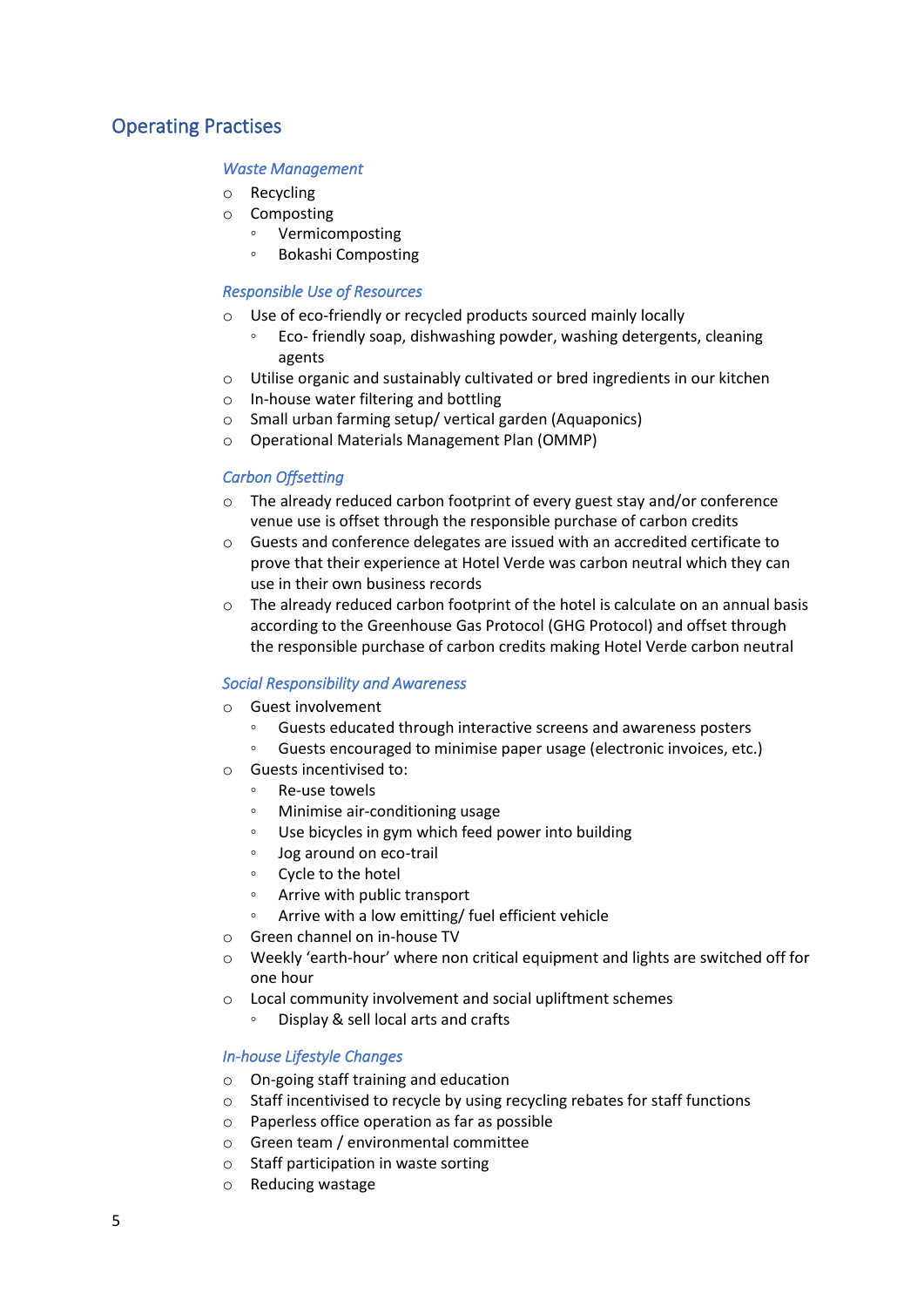- o Switch off unused lights and equipment (if not done so automatically)
- o Electric shuttles
- o Enviro-box
- o Guest amenities dispensers
- o Book-exchange

## *[Maintenance](#page-18-0)*

- o Electricity usage sub-metering, monitoring and optimisation
- o Photovoltaic panel cleaning
- o Repair leaking fittings immediately

## *Surrounding Environment*

- o Neighbouring Wetland
- o Beehives on site
- o Landscaping & area up-liftment
- o Linwabo's and Sinethenba's Garden
- o Eco Pool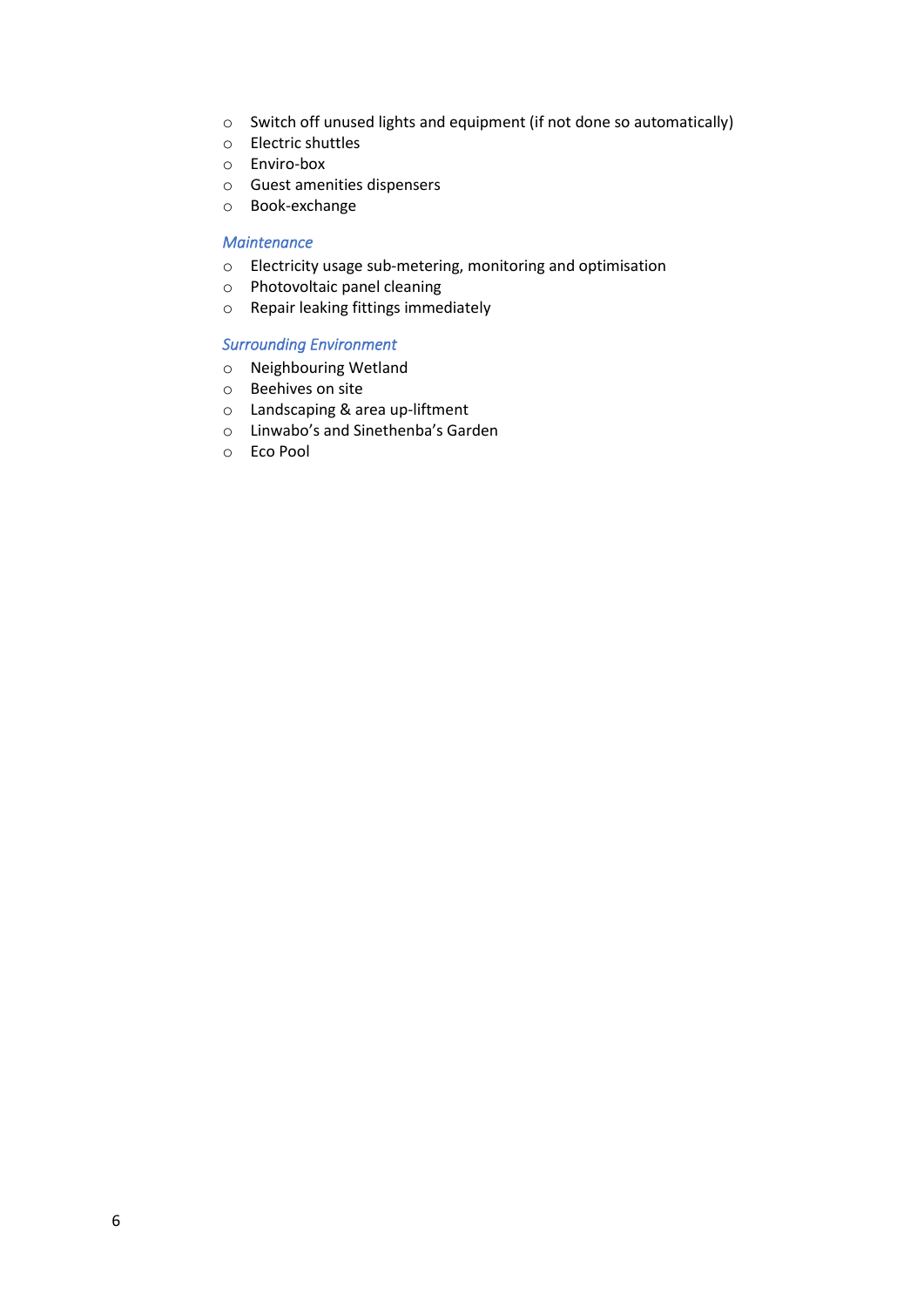# A Detailed Look at the Sustainable Features of Hotel Verde

## Design and Construction

## BUILDING PRACTICES AND PASSIVE DESIGN

### *Waste Management*

## Waste reduction

During the construction phase of Hotel Verde waste was minimised wherever possible by minimising packaging. Furthermore a waste management company was contracted to manage all waste created on site.

#### Recycling

All waste taken off site has been recycled where possible. Waste streams are weighed, recorded and monitored so that progress can be tracked.

A significant portion of the concrete used in construction contains pre-consumer recycled material in the form of slag and fly-ash.

#### Re-use

In many instances materials that would otherwise have been discarded were able to be re-used on site for other applications. Rubble waste produced on site was used elsewhere as backfill where needed and rubble and tile offcuts were used as a filler for the gabion wall. Wood from shipping pallets used for transporting equipment to the site was reused to make a table.

### Hazardous material reduction

All products used on site throughout construction were first screened to ensure that their VOC (Volatile Organic Compound) levels were low enough to meet the LEED rating system requirements. Conventional Portland cement is a hazard substance and was reduced on site through the use of pre-consumer recycled products including fly-ash and slag as an alternative. When cement was mixed on site it was mixed in metal containers or on wooden boards so as to prevent any cement seeping down and entering the ground water.

## *Responsible Stewardship of Materials and Resources*

#### Dematerialisation

1279 tons or  $553m<sup>3</sup>$  of concrete was saved by introducing approx. 46 800 cobiax void formers into the main slabs. Cobiax void formers are hollow balls made from recycled plastic. The balls are introduced into the concrete slabs to both reduce the weight of the slabs as well as save concrete. Having lighter slabs also means that other structural members can be smaller with the spin-off of saving even more concrete.

Eco -friendly or rapidly renewable materials and products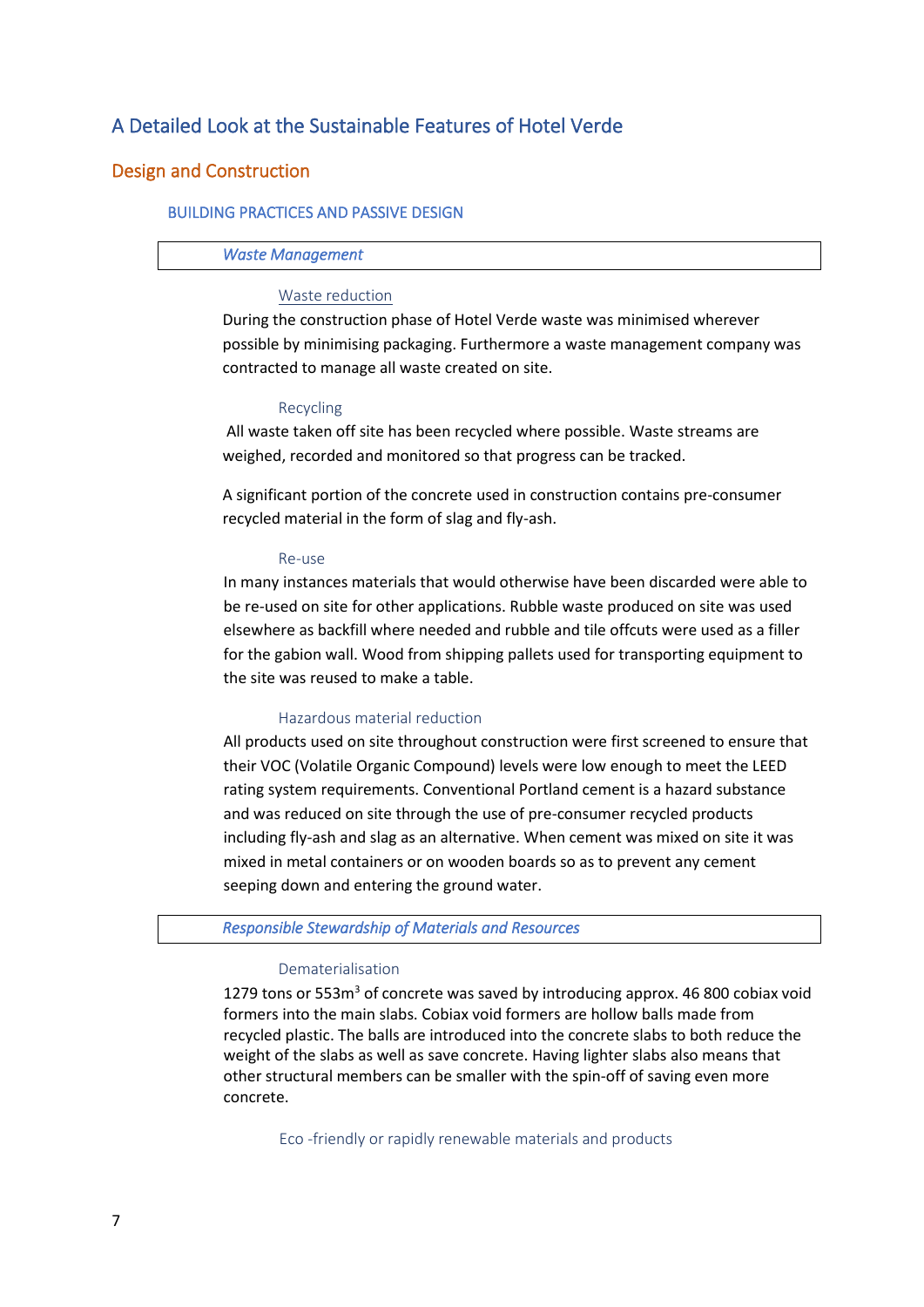As far as available and feasible, eco-friendly and rapidly renewable materials were sourced in preference over other products. Examples of these included carpets, paints, counter tops, wooden doors, plaster and decorations. Wherever possible, nonindigenous wood was used in preference to indigenous wood.

### 50% of construction materials sourced locally

By sourcing approx. 50% of the construction materials within an 800km radius of the site a significant amount of damaging environmental impacts related to transport were mitigated.

## *Energy Efficiency in Passive Building Design*

#### Thermally and acoustically well insulated structure and services

Windows are double glazed for significantly better insulation against heat and sound. Double glazed windows have two layers of glass with dehydrated air in the void in-between that acts as an insulation layer. Windows are also spectrally selective so that they reflect more heat from the sun than conventional windows.

The roof has a multi-layer insulation providing increased insulation as well as a high SRI (Solar Reflectance Index) to reflect more heat away from the building. All heating and ventilation ducts, as well as domestic hot water pipes are insulated in order to prevent heat loss during its journey from the plant to the specific application.

## Airtight windows, doors and entrances to minimise losses of conditioned air

By ensuring that the building is airtight the internal conditioned air cannot escape preventing the associated losses in efficiency.

#### Northern facing windows shaded by photovoltaic panels

The photovoltaic panels mounted on the northern façade of the building double as shading for the windows beneath them and reduce the heat load of the building.

#### Natural ventilation in strategic areas

In the basement, where conditioned air is not necessary, natural ventilation is used except for when CO levels approach unhealthy levels at which time mechanical extraction fans automatically turn on until the CO levels are again safely low enough. At no point are the CO levels allowed to actually reach unhealthy or dangerous levels.

#### Utilising indirect sunlight for lighting

In several areas of the hotel natural daylight is harnessed for lighting spaces to save electricity and improve the indoor environment quality. These include some of the corridors and east facing offices and conferencing facilities.

## Utilising light interior colours to increase light penetration

By choosing light colours for the décor the need for artificial lighting was reduced.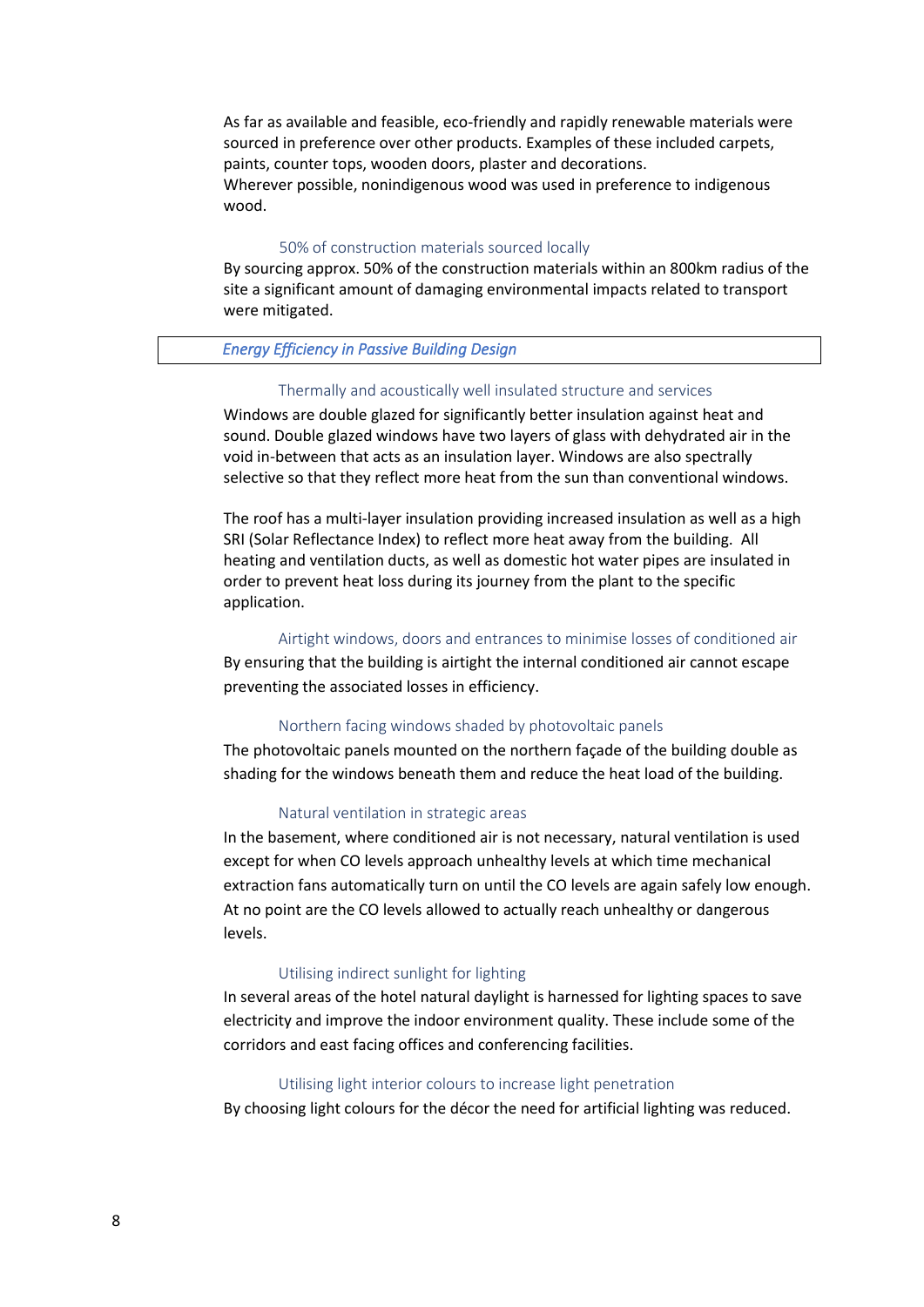## Skylight for natural lighting

In the reception and lobby area there are 4 large skylights in the roof above allowing a large amount of natural light into the space below and providing sunlight to the living wall.

### Green Roof

A portion of the roof was designated as a green roof which means that it is vegetated. The roof is vegetated with indigenous flora from the area. The green roof not only improves the air quality of the surrounding area but also acts as a great form of insulation for the space below and reduces the heat island effect that roofs normally create.

#### Living wall

In the lobby there is a living wall beneath the sky lights planted with indigenous vegetation. This greatly improves indoor air and environment quality while acting as a beautiful décor feature. The side of the wall that does not see direct sunlight is supplemented with "grow lights" that provide the vegetation with the required spectrum of light frequencies for photosynthesis to occur – this light is on a timer for 8 hours per day to ensure the plants get enough rest.

### Tiered building for sectional occupation

Building services were designed and built to be modular such that services in three vertical tiers of the building can be controlled and turned on/off separately. The rooms are then strategically filled tier by tier so that unused tiers can be shut down entirely when not use thereby saving energy.

### Strategic filling of more efficient rooms

Advanced building energy modelling was used to establish which rooms are most energy efficient at specific times of the year according to the orientation of the sun the temperature. These rooms are then filled accordingly first before the less efficient rooms.

## *Water Conservation in Passive Building Design*

#### Low-flow fittings

All fittings throughout the building are "low-flow" allowing the same functionality but saving water by aerating it as it comes out.

#### Dual flush toilets

All toilets are dual flush allowing users to flush using only amount of water required.

### Waterless urinals

Waterless urinals in the building will save close to 1 million litres of water each year.

#### 'Drip' irrigation systems

Drip irrigation systems are installed as opposed to the conventional spray systems that use significantly more water than the former.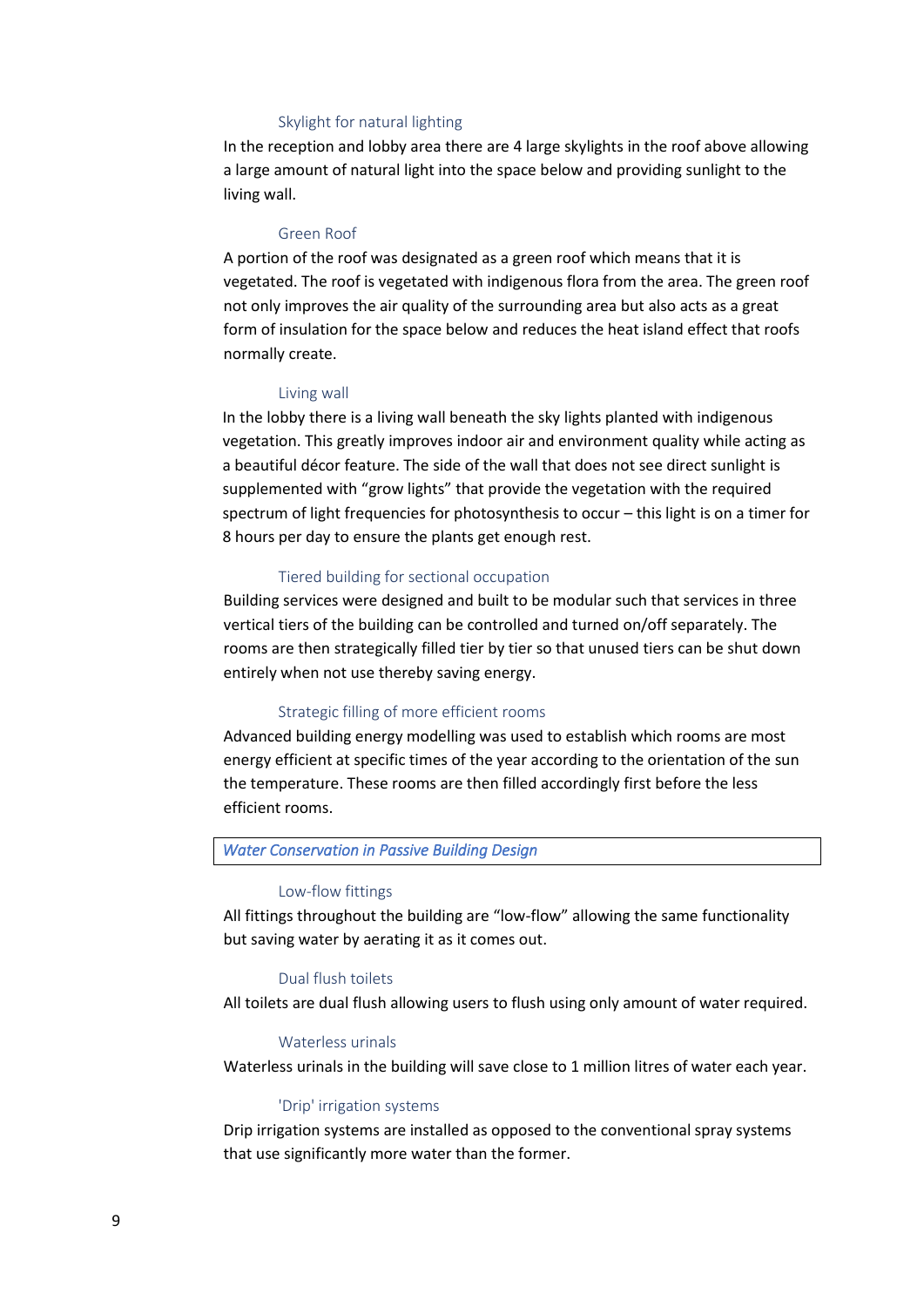#### Only selected rooms have baths

Only 8 selected suits within the hotel have baths and the rest have showers which use less water.

## Active systems/ technical installations

## *Renewable Energy and Energy Generation*

### Vertical-axis wind turbines

3 Vertical axis wind turbines decorate the entrance to the hotel, each producing up to 3kW of power towards the needs of the building at 12m/s wind speeds. The turbines generate a combined 10 300 kWh/annum.

### Photovoltaic panels on North facing roof and façade

A total of 154 locally produced Tenesol 240Wp photovoltaic modules are installed on the north-facing roof section and a further 66 on the northern façade. Combined this system provides up to 52.8kW and an anticipated production of approx. 89 000 kWh/annum. It is also anticipated that in a typical summer month the system with produce approximately 20% more power than in a typical winter month.

#### Energy generating gym equipment

The gym is home to 3 different pieces of energy generating equipment, namely a bicycle, a recumbent bicycle and an elliptical machine. Each of these machines displays the amount of instantaneous power being produced by the user and a separate panel displays the cumulative power produced. The power produced is fed into the building grid.

### Elevators with regenerative braking

All three elevators in the building have regenerative braking technology which allows them to recover energy on their "light" cycles. If the lift goes up empty the counterweight is heavier than the carriage and the regenerative drive produces electricity for the building. Conversely if the lift goes down with 6.5 or more people inside it is heavier than the counter weight and it will produce electricity for the building. This technology saves up to 30% of the energy that a conventional lift would use.

## *Energy Efficiency in active systems/ technical installations*

## Intelligent Building Management System

The intelligent building management system (BMS) continuously receives information from systems, services and sensors throughout the building to actively and continuously optimise efficiency and autonomously report malfunctions or inefficiently running equipment. For example a sensor tells the BMS how bright the sun is and continuously compares this to the amount of energy produced by the photovoltaic cells. If this value drops it shows that the photovoltaic cells are not performing at their optimum efficiency. The BMS then sends a signal to the maintenance team to alert them that the panels require cleaning.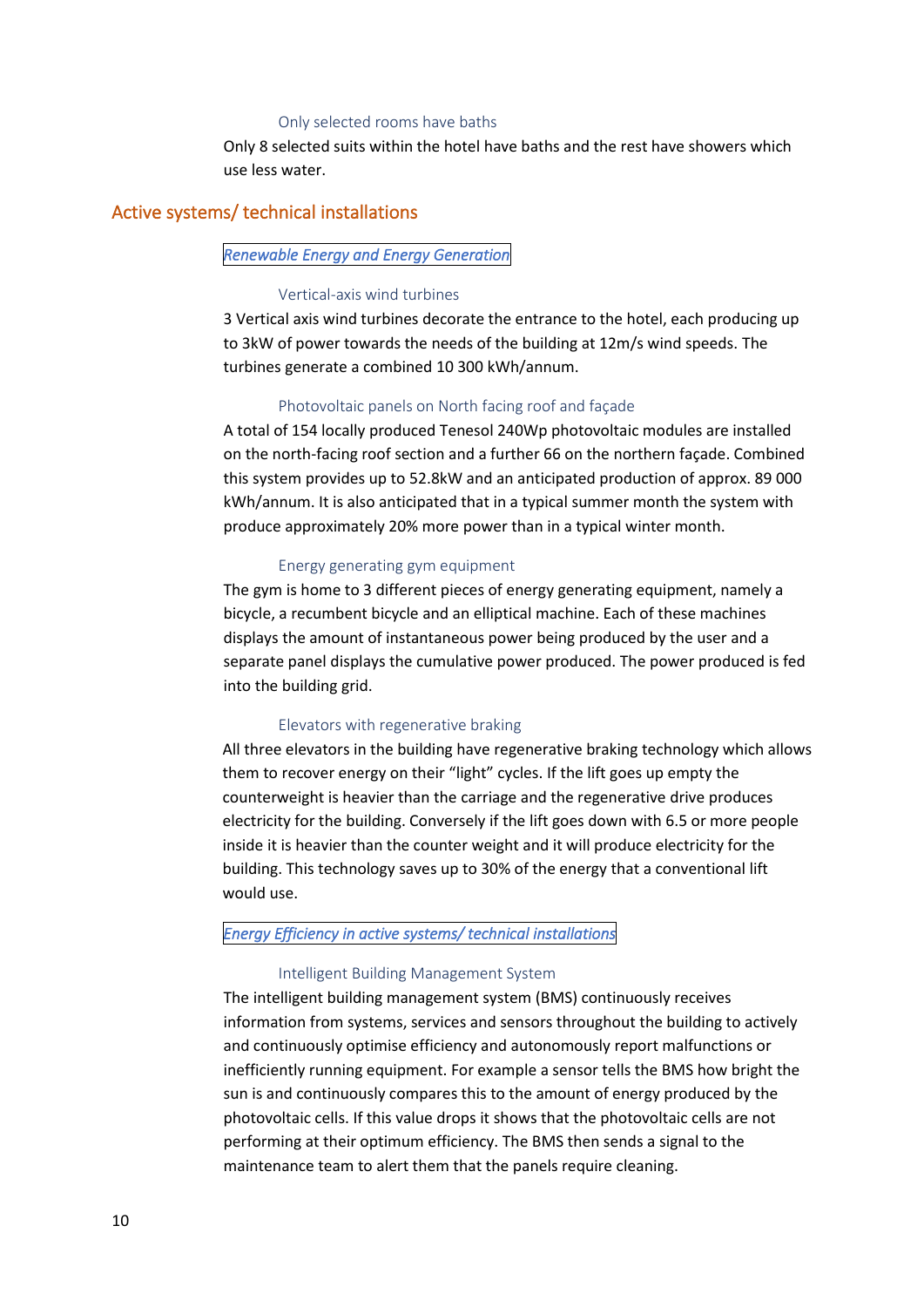The BMS monitors the consumption of resources such as water and electricity. Submetering also means that the maintenance team can see which areas of the building are using the most electricity and see if an area is using more than usual and go an investigate the cause. Other information such as the waste produced on site is also entered into the BMS to be tracked and monitored in order to assess progress and goals.

The information gathered by the BMS is displayed on a screen for the public to see in the main lobby as well as on the in house TV channel. This allows guests to see exactly how much energy the building is using in real time, the amount of energy being produced by the renewable resources, the amount of energy saved through various interventions and more.

### Efficient and intelligent Heating Ventilation and Air-Conditioning system

The heating and cooling system in any large building is usually the largest consumer of electricity. Hotel Verde's advanced system achieves extraordinary efficiency using a geothermal loop field coupled to ground source heat pumps for central heating/cooling and domestic water heating.

The geothermal loop field is a closed system and is coupled to four heat pumps that do the active heating and cooling. Because heat pumps run on a refrigeration cycle they both cool on one side and heat on the other. This is similar to a household fridge where the energy from the compartment is extracted, making it cold, and dissipated from the radiator at the back of the fridge (which gets hot). If both the heating and cooling effect is utilised your efficiency is dramatically increased, as is the case at Hotel Verde. The heating is used for heating both conditioned air for the building as well as the domestic hot water. The cooling side is used for cooling conditioned air.

Unfortunately the hot and cold sides are seldom equally needed; in winter there is a higher heating demand (more and longer showers, more space heating) and in summer mostly a higher cooling demand. This imbalance is what is rectified through the geothermal field.

The ground temperature below the building site is a constant 19.4°C throughout the year while the outdoor temperatures can range from about 3°C to 35°C. The geothermal field consists of 100 boreholes, each approximately 65m deep. Each hole contains a HDPE U-bend pipe. Combined there is approx 13 km of piping beneath the footprint of the building. This intelligent system is able to pass water through these pipes to either dump heat (in summer) or gain heat (in winter) from the constant ground temperature thus using the earth as a thermal battery and gaining significant efficiency.

This system is anticipated to save approx. 50% of the electrical energy that a conventional system would use.

In many of the public areas ventilation is controlled via occupancy sensors or key card readers which only automatically turn on the air conditioning when a room is occupied thus saving unnecessary energy in conditioning an unoccupied room. Thermostats are strategically placed and areas separated into zones to maximise occupancy comfort while minimising energy use.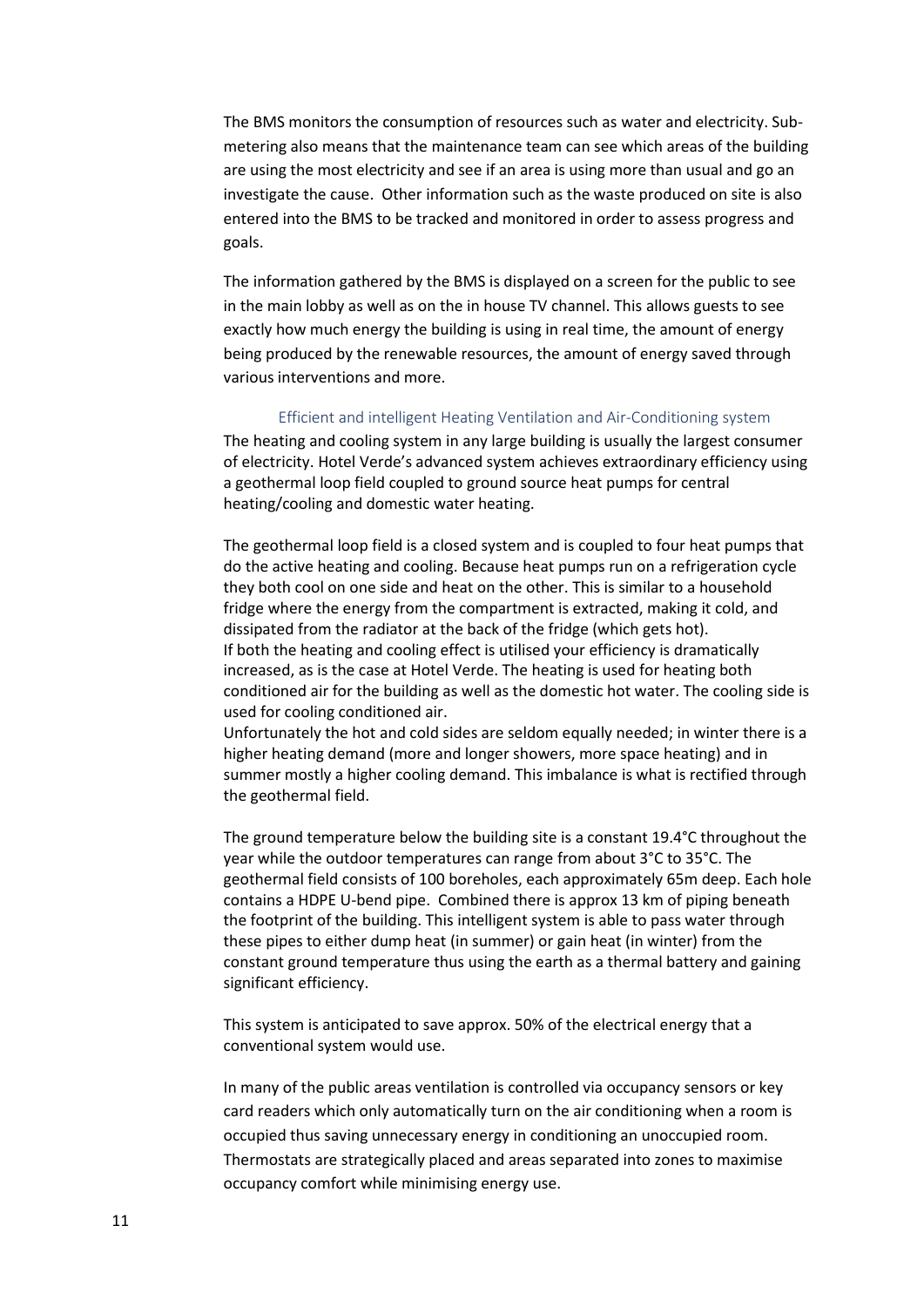## Energy and/or water efficient equipment – Energy Star certified

The washing machines in the laundry facility utilise the rinsing water of the last rinse to pre-rinse the next load. Wherever possible Energy Star certified equipment is used such as the dishwashers, office computers, printers and screens. Almost every light fitting in the building is fitted with an LED bulb which uses up a tenth of the energy that an equivalent CFL bulb would use.

### Motion/Occupancy controlled lighting in e.g. corridors and bathrooms

Lighting in public areas such as bathrooms and corridors as well as most back of house areas and store rooms is controlled by occupancy sensors. This prevents lights from staying on continuously and unnecessarily. Both infrared and ultrasonic occupancy sensors are fitted depending on the application.

#### Main power isolation switch to each bedroom, office and meeting room

Bedrooms, offices and meeting rooms operate on a key card system. The user is required to insert a key card into the key card reader at the door in order to turn on power to the room and use the lighting, plug points and air conditioning. Conversely when the key card is removed the power to the room is cut preventing unnecessary electricity usage. Certain vital plug points however remain live for things such as refrigerators as well as one plug point at the desk in order for guests to leave personal appliances on charge whilst away from their room.

## Demand controlled ventilation to bedrooms

All rooms receive a supply of pre-conditioned air at a comfortable temperature whilst they are occupied in order to discourage guests from over heating/cooling their rooms. If a guests feels that they would prefer to have their room hotter/colder they have the option of turning on the individual fan coil unit in their room and adjusting the temperature, however they forfeit their incentive in doing so.

#### *Water Conservation in active systems/ technical installations*

#### Grey water recycling plant (from baths and showers)

Water from the showers and bath tubs (only 8 of the 145 bedrooms have baths) as well as condensate from the HVAC fan coil units is drained to a state of the art PONTOS grey water recycling plant where it is filtered and sterilized. The recycling process uses very little energy. The water is first filtered to remove macro particles. It is then passed through a series of tanks that are kept at conditions optimal for bacteria by aerating the tanks and providing growth medium (several pieces of sponge) for the bacteria to nucleate around. Once bacteria colonies are of a certain size they start to break down organic matter in the water. This settles as a sludge and is periodically pumped off to sewer. Lastly the water is sterilized by passing it over ultraviolet lights.

The processed grey water is then reticulated throughout the hotel and used for the flushing of the toilets saving up to 6000l per day.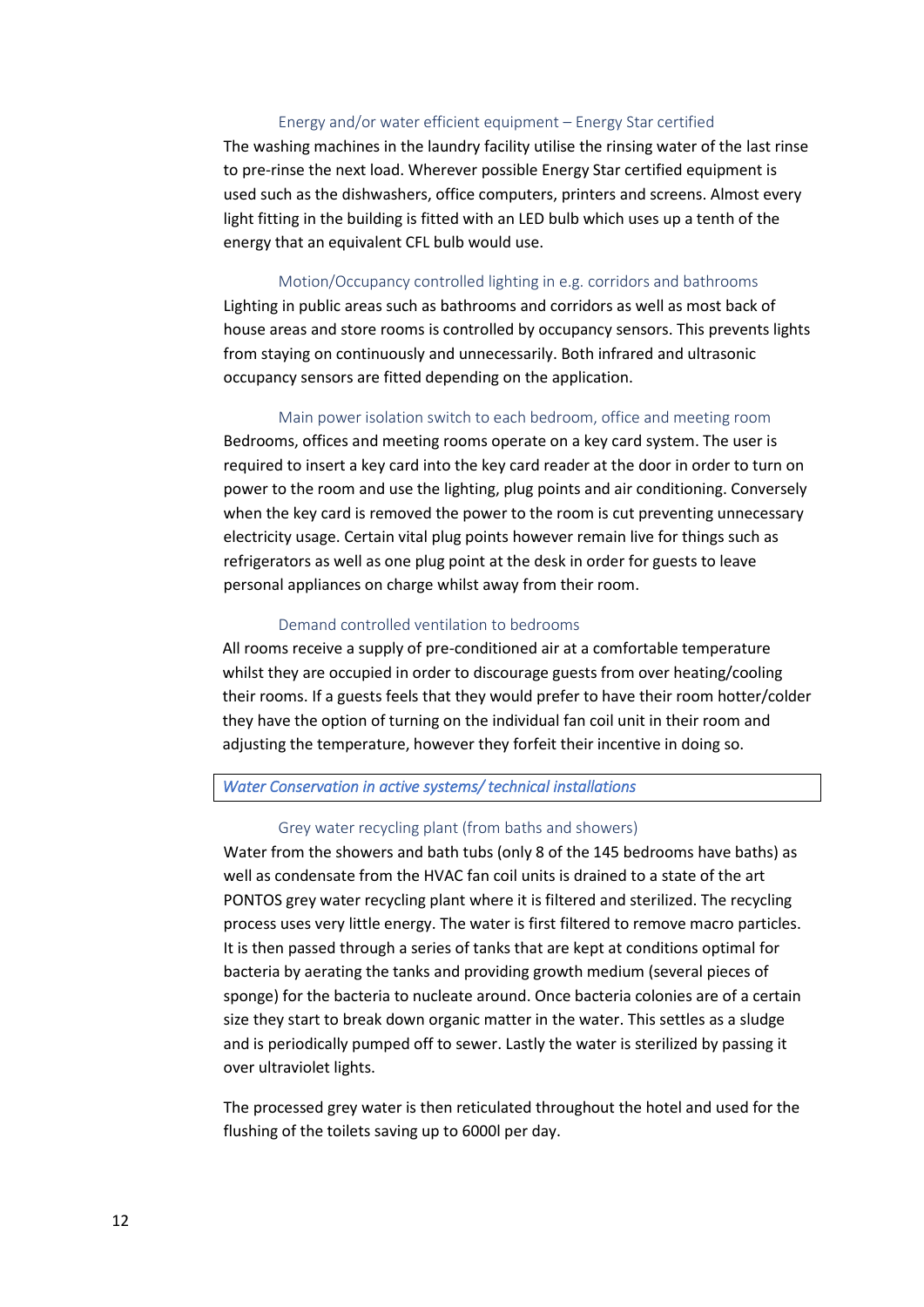## Rain water and subsoil drainage water harvesting

The rainwater from approximately three quarters of the roof is captured and passed through a mechanical Wisy filter before being channelled to an impressive 40,000 litre stainless steel tank in the basement of the building. The basement extends below the water table and so all water that would otherwise want to migrate into the basement is filtered and collected in sumps before it also is pumped into the 40,000 litre tank. This is normal practise but normally this water would be pumped away into storm water and be wasted.

The water from the tank is then used for outdoor uses such as irrigation, car washing and the cleaning of hardscapes. It is also linked to the grey water reticulation system so that rain water can also be used to flush the toilets in the future is desired or if the grey water recycling plant is required to be shut down for maintenance.

## Operating Practises

### *Waste Management*

#### Recycling

All waste produced on site is recycled where possible. Bedrooms have two bins each, one for recyclables and one for other wet waste that cannot be recycled. There are also separate bins in sets of 4 around the building at strategic locations in both the front of house and back of house areas. In each set there is a bin for paper and cardboard, plastic, glass and food waste. Once waste reaches the waste area a designated member of staff sorts the waste into even further waste streams and weighs each stream daily to keep a record.

From this point a waste management contractor collects the waste and sells it to other recyclers. The rebates received for the recyclable material is then used for staff functions as a means of incentivising staff to participate in recycling.

### Composting

Food waste is removed by a separate commercial composting company who compost the food waste and sell it as their own product. In the near future efforts will be made to partner with small scale local farming initiatives and donate the food waste to them to compost themselves and use for their farms. A small portion of the food waste is kept and composted on site to provide the compost needed for the hotel's gardens.

The hotel will soon have its own vermicomposting setup otherwise known as worm farming. A small portion of the fresh uncooked plant matter form the kitchen will be fed to the worms to produce vermicast or fertilizer. The vermicast harvested from the worm farm will be used to feed the herbs and vegetables growing in the aquaponics units in the herb garden. The worm farm will be accessible to guests and will be used as a teaching tool for guests and visiting school students to teach them how to start their own farm at home.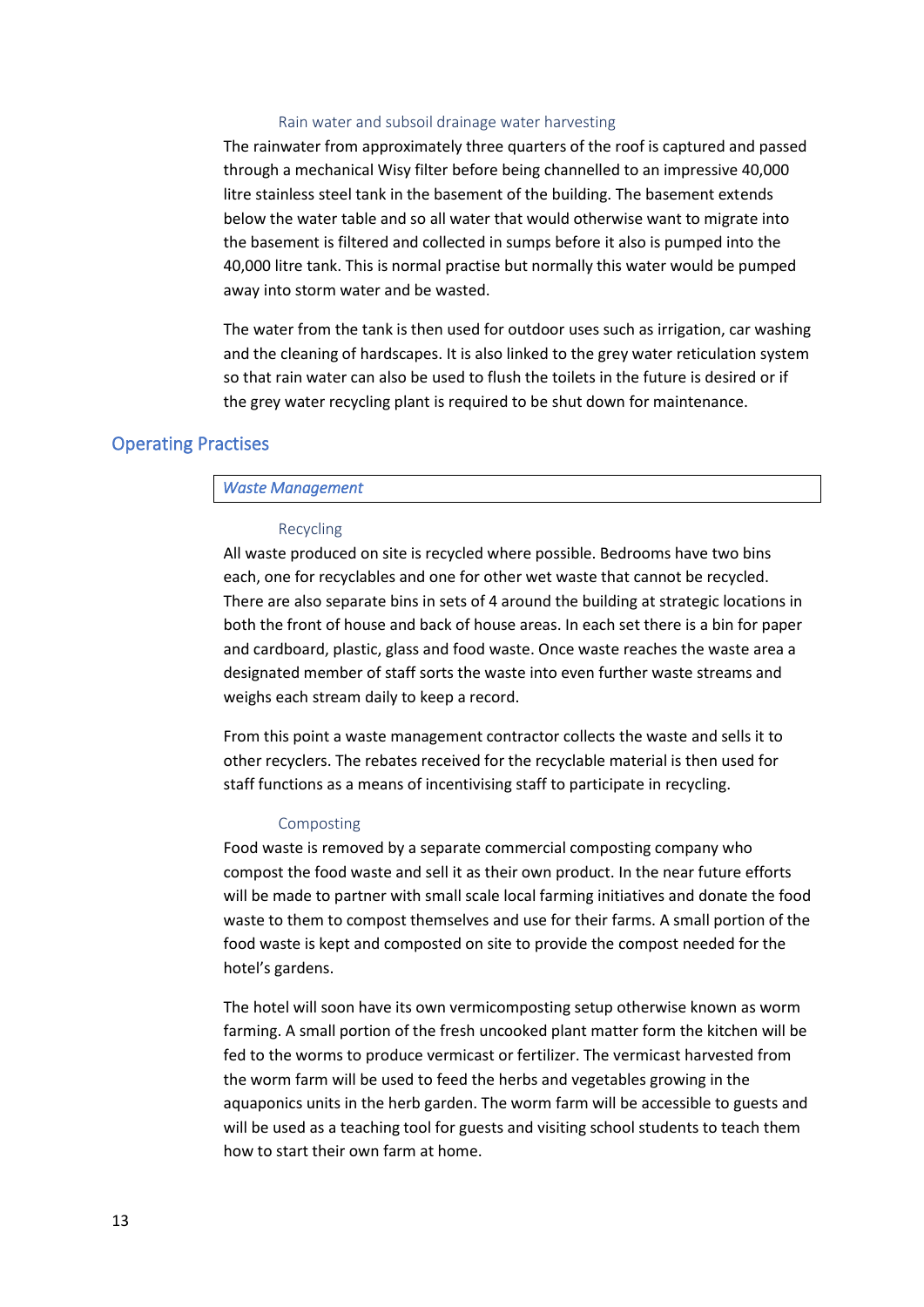Another small portion of the food waste will soon be composted using Bokashi which simply means "*fermented organic matter*" in Japanese. Food is kept in an airtight container and bokashi bran is added in layers which causes the food to ferment without the presence of oxygen rather than rot. This reduces odours and a liquid can be tapped off and used as fertilizer. Once the food has fermented for two weeks it is buried where it takes one month to turn into rich compost. Any food can be composted using bokashi, even meat and cooked food. This will also be used as an education tool on site and demonstrated to visiting school groups and any other guests or visitors than may be interested.

## *Responsible Use of Resources*

## Use of eco-friendly or recycled products sourced mainly locally

The cleaning products use in the hotel were carefully sourced to be as environmentally friendly as possible and wherever possible were sourced locally. The guest amenities, dishwashing powder, washing detergents and cleaning agents are all sourced to be as eco-friendly as possible.

Recycled paper is used in many applications within the operation of the hotel such as the business cards and marketing material. The restaurant menus are made using pieces of wood from shipping pallets that were left after equipment and furniture was delivered to the hotel.

Linen, towels and laundry bags are all made from natural renewable materials.

#### Organic and sustainably cultivated or bred ingredients used in our kitchen

Wherever possible, organic and sustainable ingredients are used in the restaurant kitchen. Partnerships are in development with local small scale farming initiatives to source organic produce and support local business and communities.

## In-house water filtering and bottling

Rather than supplying guests with bottled water which has large negative environmental impacts related to the plastic waste produced and the transport of the bottles to and from site, the hotel has its own water filtration and bottling facility. Many times bottled water provided in conferencing facilities is opened and not even finished and then thrown away. We aim to avoid this entirely.

#### Small urban farming setup/ vertical garden

The hotel has its own small urban farming setup using aquaponics units. The aquaponics units allow plants to be arranged in vertical rows. Water is pumped to the top and flows down over the roots of the plants carrying the nutrients required by the plants.

## Operational Materials Management Plan (OMMP)

Hotel Verde has in place a operational materials management plan OMMP, which outlines the way in which we go about procurement practices. It has the following guidelines: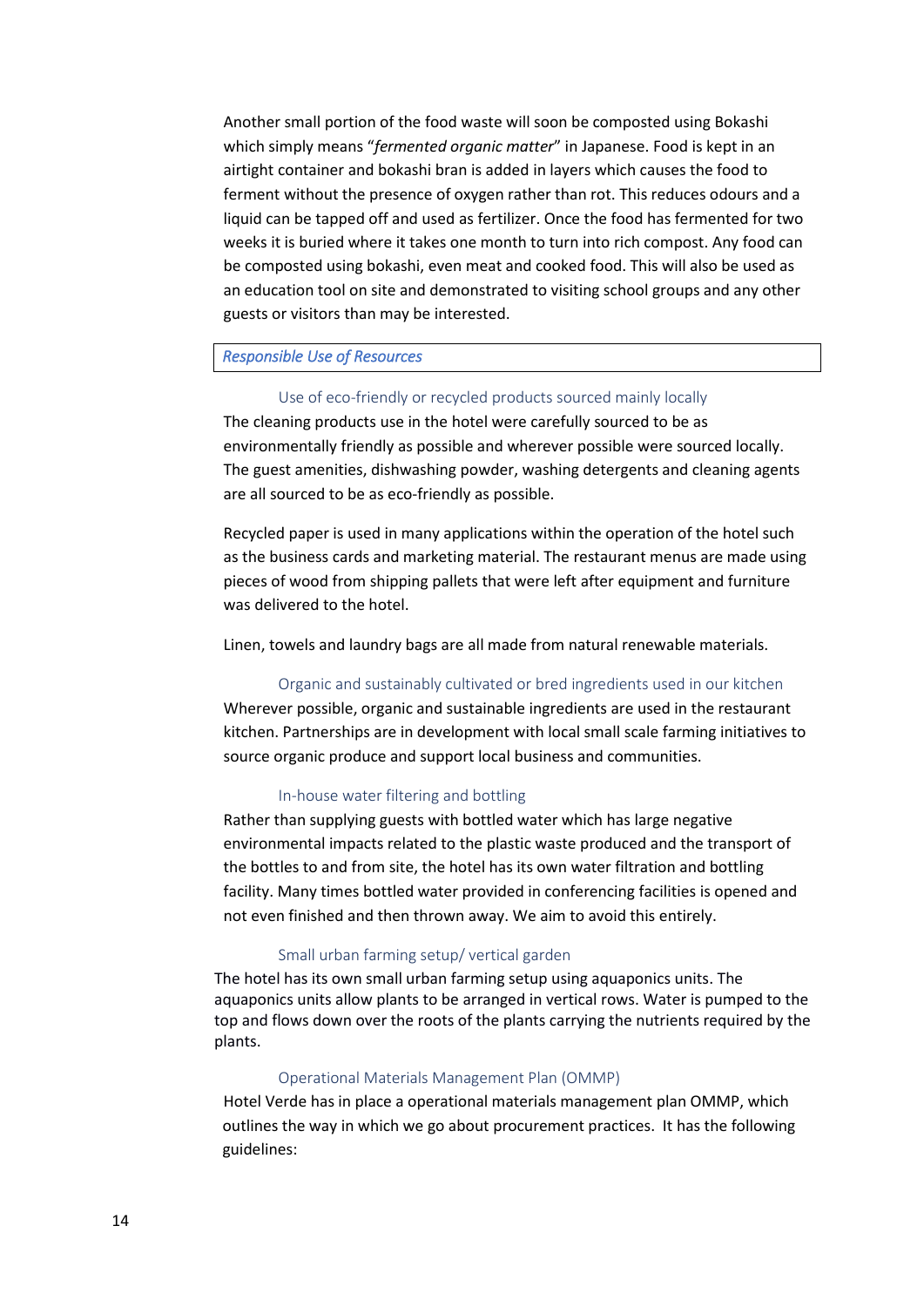## *1. Better for the guest*

Through more responsible and caring sourcing of our products we can offer guests:

- Hypo-allergenic linen
- Bathroom amenities are specially created to have ingredients that are not harmful to our guests or the environment.
- Fair Trade coffee in biodegradable packaging
- Improved environmental air quality due to less chemicals and harsh compounds in the paints, mirror mastic and cleaning products
- A healthy and delicious variety of organic and seasonal foods, with 60% of the herbs at their freshest, picked from the Aquaponic herb garden in the restaurant
- Monitoring for additive and processing aids in ingredients
- Water is bottled onsite into glass bottles; ensuring guests do not consume water that is laced with chemicals from the plastic used in the bottling process.

## *2. Better for the community*

Our procurement processes are aimed at benefitting local communities:

- We make a conscious effort to procure food and beverage products locally, within a 160km radius of the hotel
- We prioritize the sourcing of organic and fair trade labels and promote entrepreneurship and fair trade practices by especially supporting previously disadvantaged young, local businesses. (nazeema)
- Artworks displayed at the hotel were sourced locally. South African artists designed all art and many were created in the sustainability art project in which Hotel Verde teamed up with Niklas Zimmer and local schools.

## *3. Better for the planet*

All of our products are procured locally which means a saving on the carbon associated with transport.

- Most of our products get delivered in recycled crates and boxes that are immediately unpacked. The packaging ia returned to the supplier for re-use. We are in the process of eliminating all non-recyclable packaging from all of our suppliers
- Small urban farming set-up and urban beehives have a positive effect on biodiversity
- Onsite water purification, carbonation and bottling facilities relate to a huge environmental saving.
- The menus are made using pieces of wood from shipping pallets that the regenerative drive elevators came in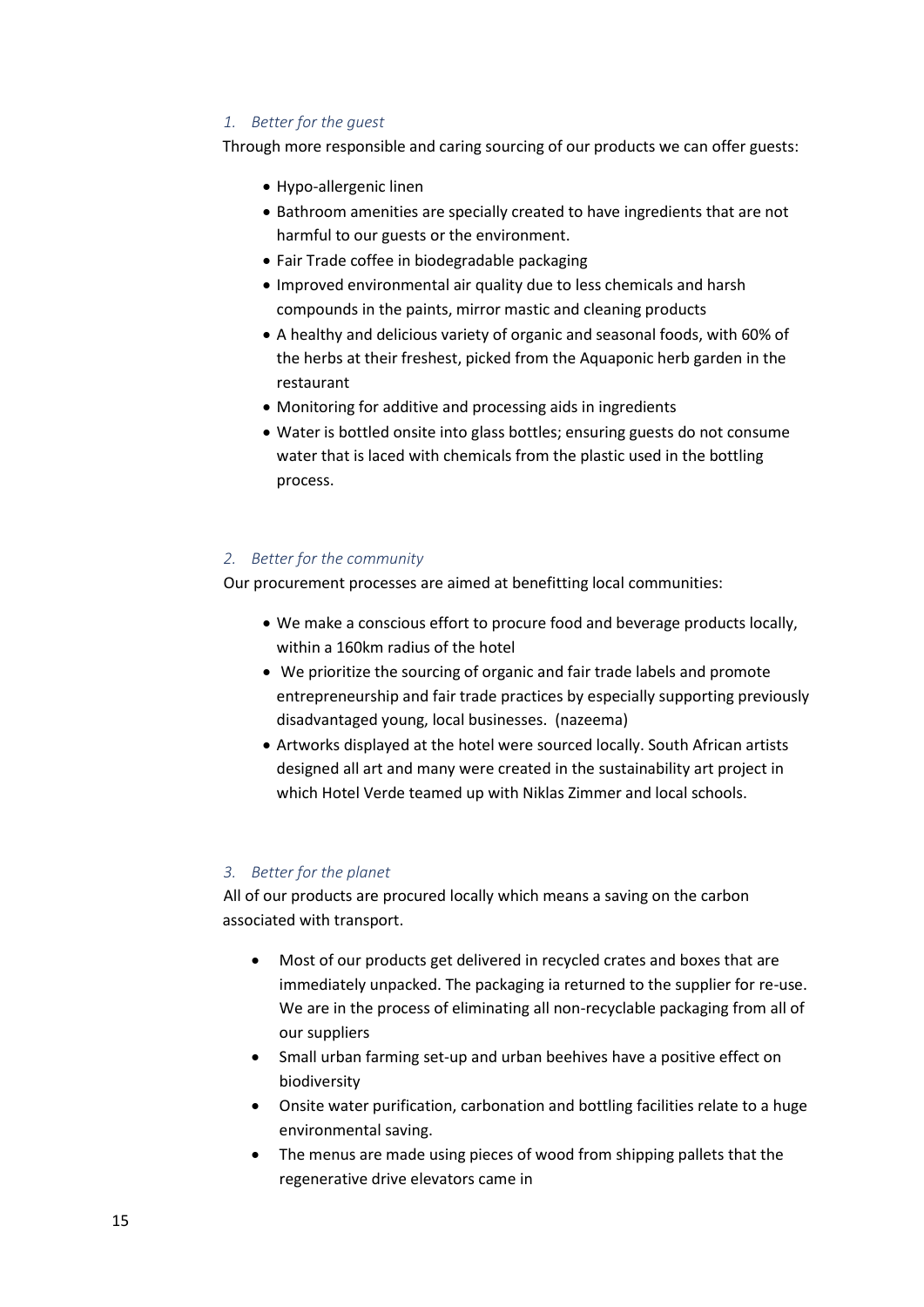• All equipment procured for the hotel is as energy/water efficient as possible. The following list includes most of the equipment used by Hotel Verde.

## *Carbon Offsetting*

## Carbon footprint

The carbon footprint of the hotel is calculated on an annual basis according to both the Hotel Carbon Measurement Initiative (HCMI) as well as the Greenhouse Gas Protocol (GHG Protocol). HCMI is the global carbon footprinting standard within the hotel industry and allows for an "apple to apples" comparison of hotel carbon footprints and more specifically allows for the comparison of the carbon footprint "per room night" and "per hour-of-use of conferencing facility". The GHG Protocol is the world's most recognised standard in carbon footprint calculations and was used as the basis for the equivalent ISO standard.

#### Guest Certificates

The carbon footprint "per room night" and "per hour-of-use of conference facility" takes into account the scope 1 and 2 emissions of the hotel. Hotel Verde then offsets these already significantly reduced emissions through the responsible purchasing of carbon credits thereby providing guests the benefit of a carbon neutral experience at the hotel. This offsetting is done through a partnership with impactChoice, emission mitigation consultants, who facilitate the purchasing of carbon credits and provide guests and conference delegates with accredited certificates. Guests and conference delegates can then use their accredited certificates in their personal or business records to prove that their experience at Hotel Verde was carbon neutral adding more value to their stay at Hotel Verde.

#### Carbon Neutrality

At the end of each year the carbon footprint of the hotel is calculated according to the Greenhouse Gas Protocol (GHG Protocol). This carbon footprint measurement protocol takes into account the total emissions for the entire business. Because scope 1 and 2 emissions are already offset during the year as each guest's stay or use of the conferencing facility is offset, the only remaining emissions not yet offset is the difference between these and the total footprint according to the GHG Protocol. At the end of each financial year when the total carbon footprint for the building is calculated the remaining emissions of the business are offset through the responsible purchasing of carbon credits. This is achieved through a partnership with impactChoice, emission mitigation consultants, who perform the calculations and facilitate the purchasing of the carbon credits. This then renders Hotel Verde "carbon neutral" according to the GHG Protocol.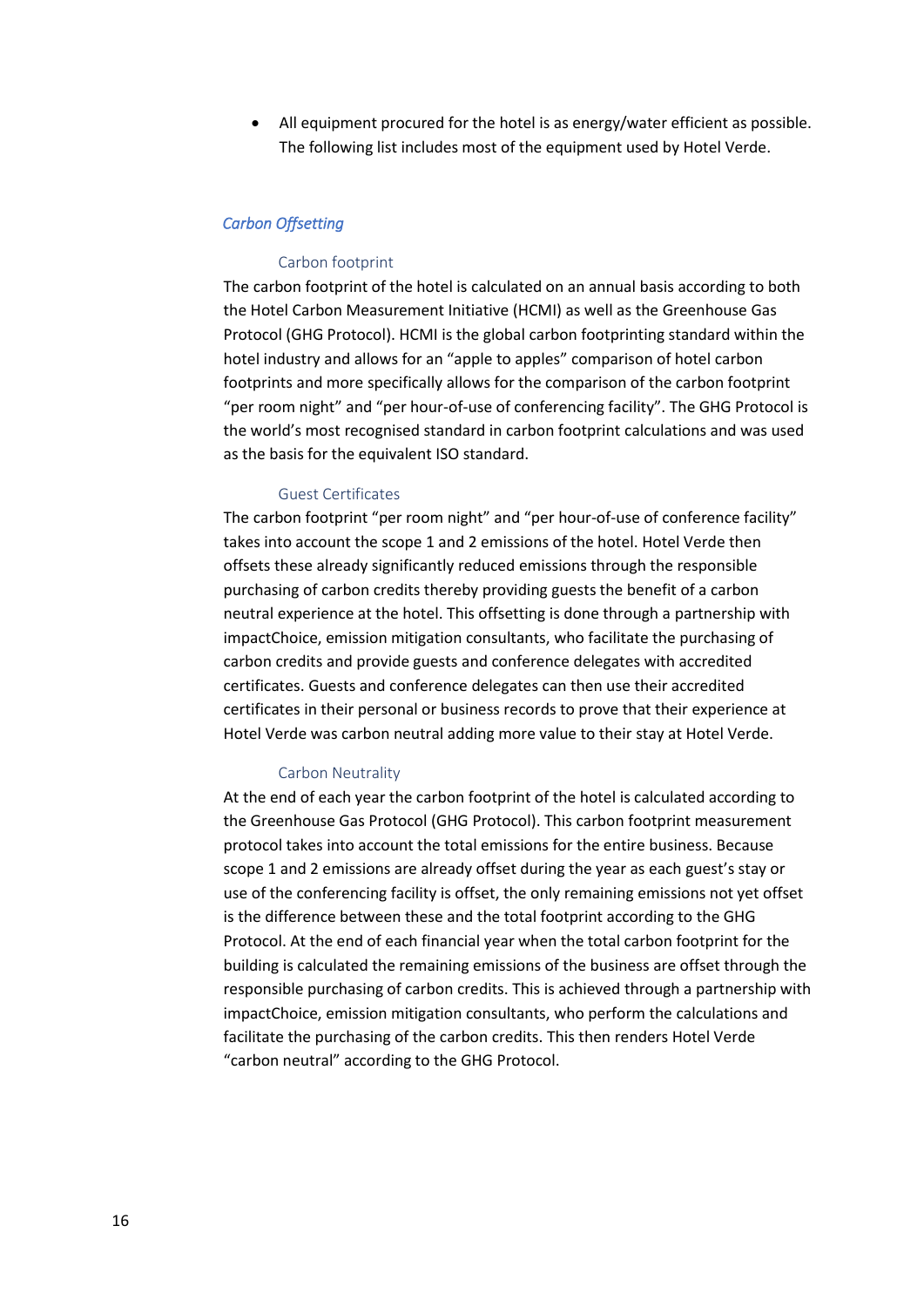### <span id="page-16-0"></span>*Social Responsibility and Awareness*

### Guest involvement

Guests are encouraged to be involved through many interfaces within the operation of the hotel. Educational posters and signs are tactfully and strategically located around the building informing guests of sustainable features. There is a screen in the lobby displaying live data and information regarding the use of energy and resources to help guests got a feel for how much energy was saved during their stay and bring the concept home to them. Another good example of this is a poster in the gym showing guests what every day appliances they would have been able to power during their workout using the energy generating gym equipment. If a guest cycles for an hour and learns that this only generated enough energy to make 2 pieces of toast the next time they make toast in the morning they will have a new perspective on how much energy they use on a daily basis.

At checkout guests are given the option of receiving their invoice via email instead of having it printed.

### Green Channel

The in house TV will soon have an interactive Green channel which will allow them to see statistics about the hotel's energy and resource use, a video describing the journey of the building of the hotel from start to finish and other educational videos on sustainability.

#### Guests incentives

Guests are incentivised to partake in the sustainable lifestyle at Hotel Verde by offering them rewards for certain activities or for abstaining from others. An in house currency has been developed for this purpose called a Verdino. A Verdino can be used anywhere in the Hotel as real money for things such as meals at the restaurant or curious and the gift shop and kiosk. The guest can earn a Verdino for any of the following activities.

- re-use the towels in their room instead of having them washed daily
- refrain from additional air-conditioning usage over the already preconditioned air supplied to guest rooms
- use energy generation equipment in gym which feed power into building
- jog around the eco-trail
- cycle to the hotel
- arrive with public transport
- arrive with a low emitting/ fuel efficient vehicle
- Enviro-box

#### Weekly 'earth-hour'

Once a week the Hotel has its own "earth-hour" when non critical equipment and lights are switched off for one hour to create awareness.

### Local community involvement and social upliftment schemes

The kiosk will soon display & sell local arts and crafts from the nearby communities. The kitchen is in the process of developing relationship with local small scale urban farming initiatives in order to source fresh produce from them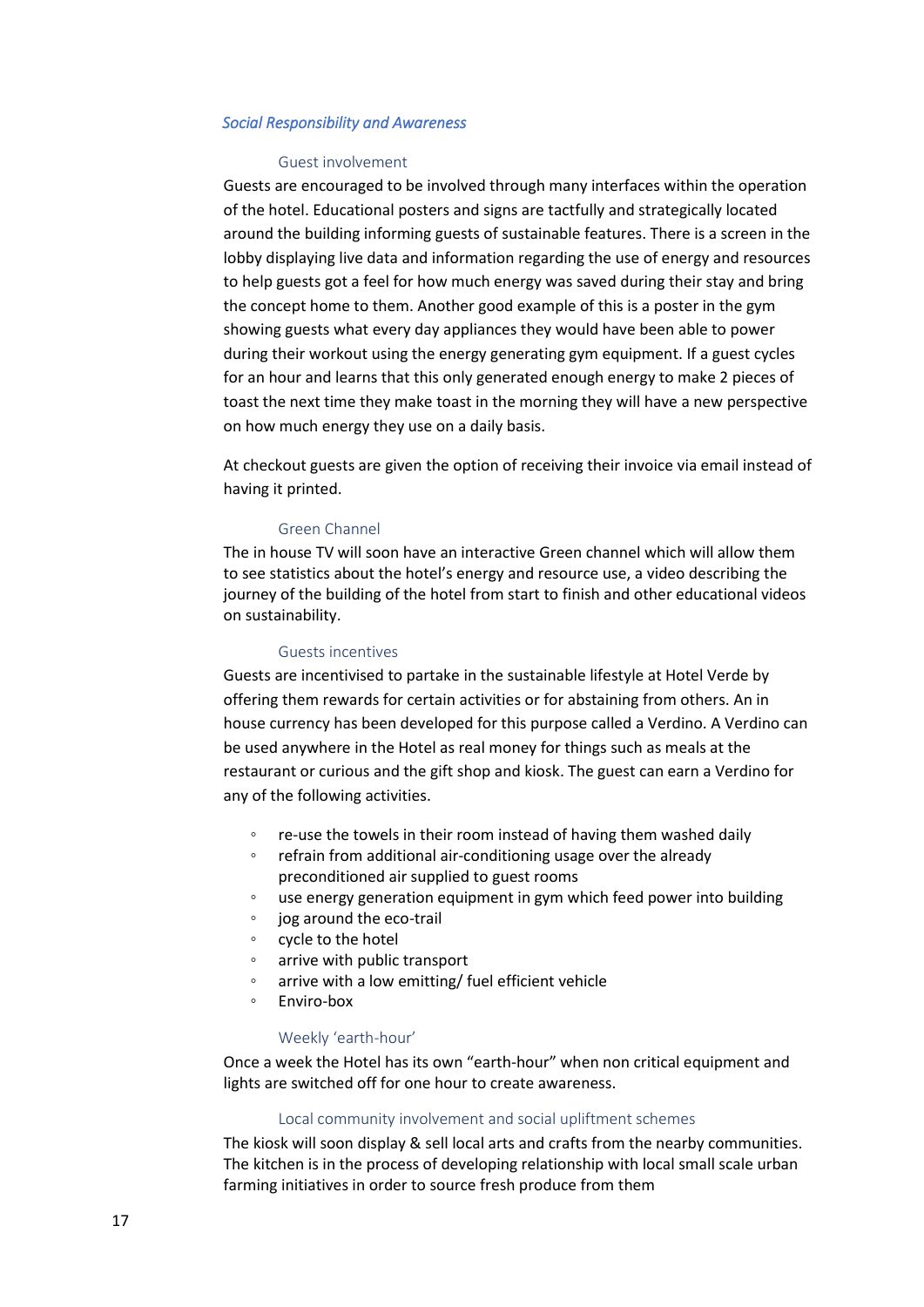## <span id="page-17-0"></span>*In-house Lifestyle Changes*

## On-going staff training and education

Staff all receives training when they start at the hotel and will continue to receive training and educational talks so that sustainability is not just their job but also their lifestyle and they take what they learn back to their homes and communities.

#### Staff incentivised to recycle by using recycling rebates for staff functions

Monthly rebates received from the recycling material are used to fund staff functions and parties thus incentivising staff to participate in the recycling and sorting of waste.

### Staff participation in waste sorting

Each week a different staff member is assigned to help with the sorting of the recycling waste in the waste area including Mr Delicio the owner himself. This shows staff first-hand how important it is to put waste into the correct bins because somewhere down the line there is somebody that has to sort and separate it into the various waste streams for recycling.

#### Paperless office operation as far as possible

Wherever possible the office is a paperless operation and items are only printed if absolutely necessary.

#### Green team / environmental committee

Within the staff there is Green Team consisting of around 10 members who meet weekly to discuss matters regarding sustainability. This includes creating sustainability goals and targets, assessing progress, bringing forward and implementing new ideas as well as planning ways to celebrate environmental days and holidays to create guest and staff awareness.

### Reducing wastage

Staff are encourage and taught to reduce waste in as many ways as possible within their sphere of work. This concept will be taken home by the staff members to their homes and communities.

#### Switch off unused lights and equipment (if not done so automatically)

Staff are taught to be mindful of switching off equipment and lights when they are not in use.

### Electric shuttles

Shuttles used to transport guests to and from the Cape Town International Airport are electric shuttles and have zero direct carbon emissions.

#### Enviro-box

The Enviro-box is an initiative to reduce the need for washing laundry by placing a box in each bedroom into which guests can place any linen, towels and cushion covers that they will not use during their stay. Housekeeping staff can merely take these items out and use them for the next guest.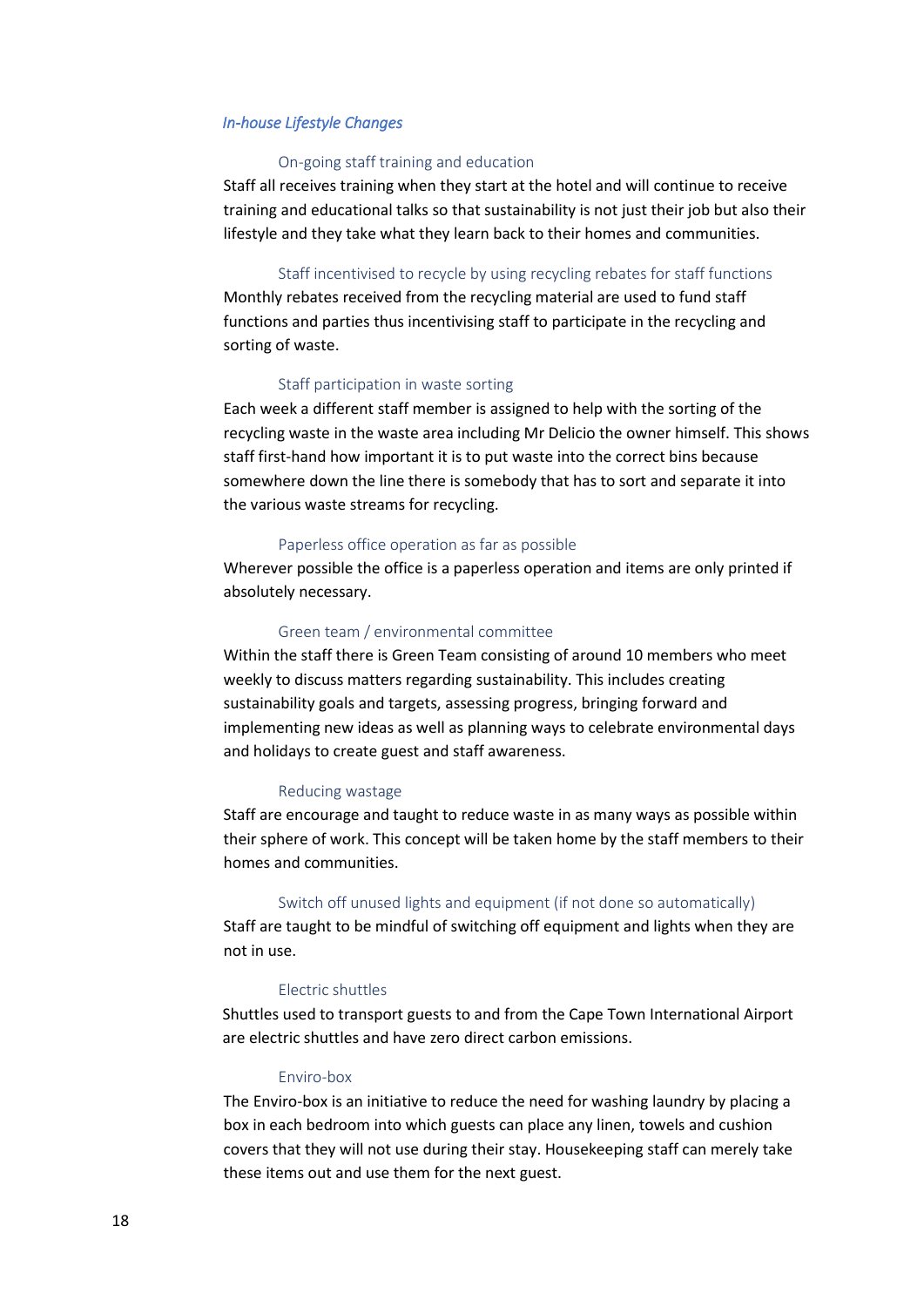## Guest amenities dispenser

Guest amenities in bedrooms (shower gel, soap and shampoo) are provided in dispensers as opposed to the conventional small plastic bottles and soap wrapped in wax paper.

### Book exchange

The book exchange initiative is one that allows guests to swap a book of their own for one in the book exchange library. This prevents the purchasing of brand new books, saving the associated carbon footprint whilst also promoting a culture of reading and sharing.

#### <span id="page-18-0"></span>*Maintenance*

#### Electricity usage sub-metering, monitoring and optimisation

The intelligent building management system (BMS) monitors the consumption of resources such as water and electricity. Sub-metering also means that the maintenance team can see which areas or systems of the building are using the most electricity and focus on reducing that. Furthermore sub-metering detail on whether an area or system is using more than usual, this can then be investigated and potential early warning signs treated and preventative maintenance conducted. Other information such as the waste produced on site is entered into the BMS to be tracked and monitored in order to assess progress and goals.

### Photovoltaic panel cleaning

An externally mounted irradiance meter tells BMS how bright the sun is and continuously compares this to the amount of energy produced by the photovoltaic cells. If this value drops it shows that the photovoltaic cells are not performing at their optimum efficiency. The BMS then sends a signal to the maintenance team to alert them that the panels require cleaning.

#### Repair leaking fittings immediately

A strict "no leak" policy is held by the maintenance team and if a leaking fitting is reported is it repaired immediately.

### *Surrounding Environment*

#### Neighbouring Wetland

Hotel Verde rents the property on which the wetland/retention pond is situated. It is on the adjacent property from the City of Cape Town and was restored in attempt to increase the surrounding location's biodiversity.

The natural vegetation at Hotel Verde is Cape Lowland Freshwater wetlands. Although it occurs in the Fynbos biome, this vegetation has a cosmopolitan character as indicated by the occurrence of species with worldwide distribution. The vegetation & faunal assemblages are a good representation of a wetland habitat of the Cape Flats.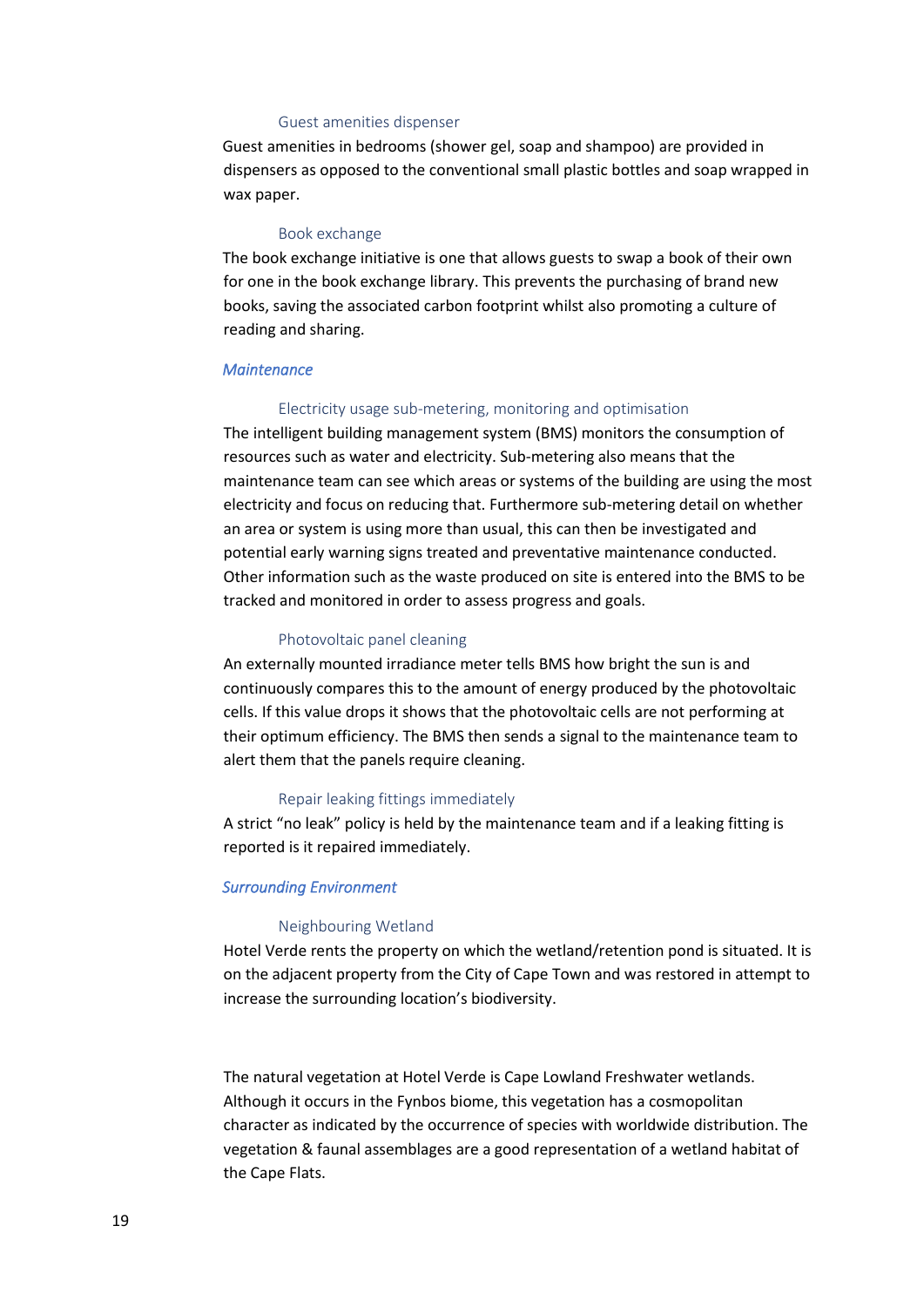Other Vegetation Found

- Vlei grass (Paspalum vaginatum)
- Buffalo grass (strenotaphrum secundatum)
- Waterbiesie (Pycreus nitidus)

Some of the fauna found in the wetland since restoration includes;

- The Cape Sand Frog Tomopterna delalandii
- Cape Caco (Cacosternum capense)
- The Cape Skink (Trachylepis capensis)
- Common Brown Snake (lycodonomorphus rufulus)
- Cape Horseshoe Bat (Rhinolophus capensis)
- Cape Golden Mole (Chrysochloris asiatica)
- The four-striped grass mouse (Rhabdomys pumilio)
- The Cape Dune Mole-rat (Bathyergus Suillius
- Red eyed dove(Streptopelia semitorquata)
- Blacksmith Lapwing (Varnellus armatus)
- Common Fiscal (Lanius Collaris)
- Cape Wagtail (Motacilla Capensis)
- Cape Robin Chat(Cossypha caffra)
- Black Crake (amaurornis flavirostris)
- Cape Weaver (ploceus capensis)

### Beehives on site

Next to the storm water pond, we have established 2 urban bee hives which house around 60.000 Cape Honey Bees who are enjoying the developed wetlands, in turn increasing the beauty and plant life through pollination. The beehives have also begun to produce their own honey to be found in the restaurant and deli.

## Landscaping & area upliftment

Verde Hotels took to improving the area surrounding the hotel:

| <b>Feature</b>          | <b>Meters</b> |
|-------------------------|---------------|
| Cycling/Pedestrian path | 404m          |
| Planting of verge       | 110m          |
| Irrigation              | 110m          |
| <b>TOTAL</b>            |               |

## Linwabo's and Sinethenba's Garden

Two of our gardeners have been cultivating their own garden, using the breeding ground of the hotel's restored wetland. In that little piece of protected land, they are growing several types of organic vegetables, such as tomatoes and spinach.